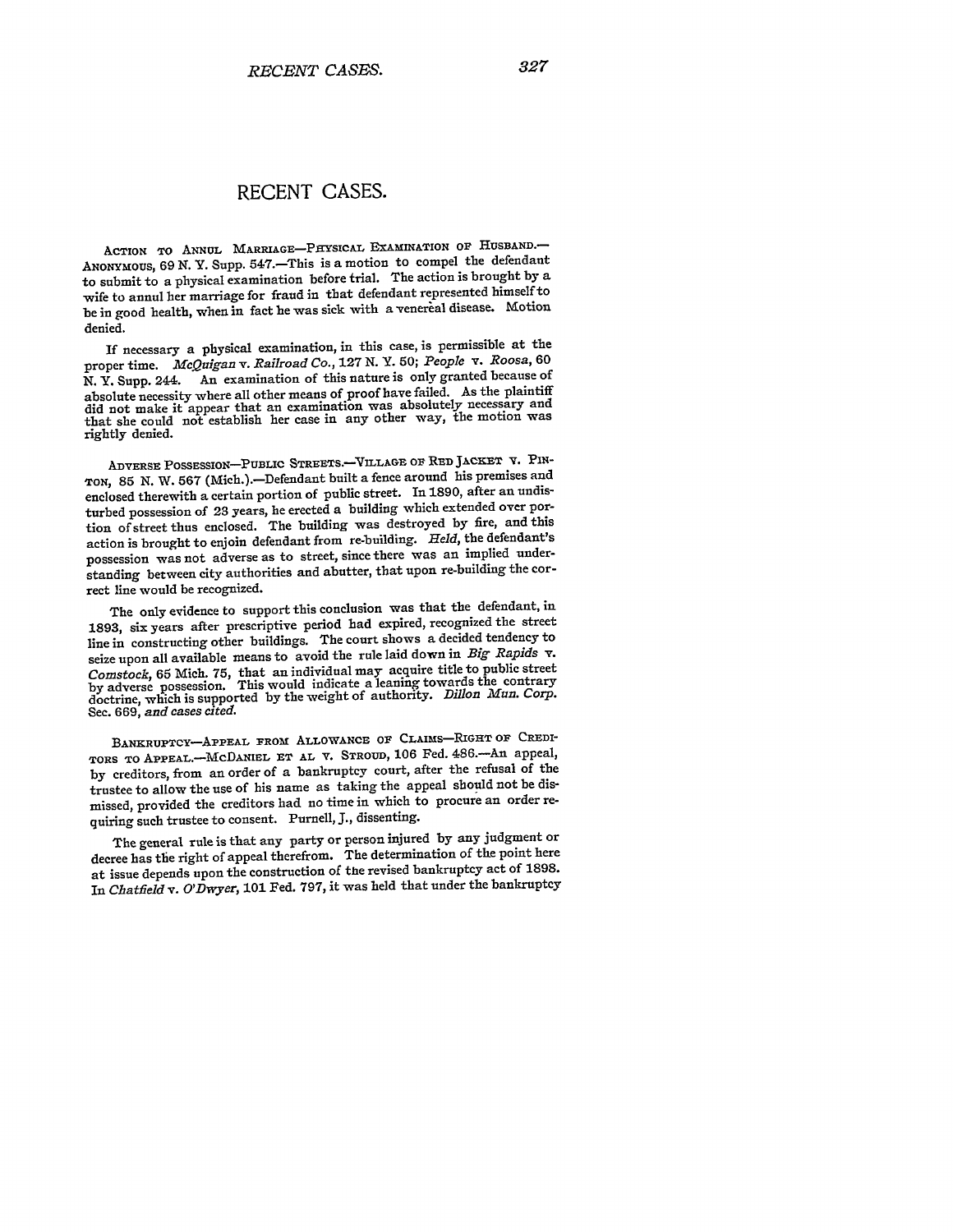act of 1898 an appeal could be taken only by the trustee or by a creditor in the name of the trustee and under permission from the court. The present case takes the contrary view, following in re Roche, 101 Fed. 956.

**COMMoN** CARRIERS-DEFECTIvE FREIGHT ELEVATOR-LANDLORD'S **LIA-** BILITY.-SPRINGER V. **FORD,** 59 N. E. Rep. 953 (Ill.).-The owner of a building in which a freight elevator is operated, who permits an employee of his tenant to ride thereon in the discharge of his duties, occupies the relation of a common carrier of passengers for hire towards such employees.

The conflict of the decisions on the *status* of passenger and freight eleva-<br>tors, has been decidedly emphasized during the last few months by two notable decisions taking opposite views on the subject. Upon the heels of the case of Griffen v. Manice, decided by the New York Court of Appeals and commented upon in the current volume of this Journal, page 287, comes this case holds the owner of a building in which a freight elevator is operated, liable as a common carrier for hire; the hire being the rent received from the tenant. The New York case, on the contrary, considers such occupation a

DISTRIBUTION **OF** PowERS **OF STATE-PROBATE COURT-JURISDICTION-CON-**STITUTIONAL LAw-CITY OF JANESVILLE v. TELEGRAPH CO., 59 N. E. **781** (Ohio.).-A law conferring power on the Probate Court to determine the mode of construction of telegraph line along city streets, in case of disagreement between the city and company, is not invalid as vesting legislative pow- ers in a judicial body. Shanck, C.J., and Marshall, J., dissenting.

In a carefully considered opinion the court here squarely reverses its former position, noted 10 YALE LAW JOURNAL 259. The defendant relied upon Appeal of Norwalk Ry. Co., 69 Conn. 576, in which a similar statute was de-<br>clared unconstitutional, but the court, after an exhaustive review, declines to

ELECTRICITY-NEGLIGENCE-TELEPHONES-DEATH BY LIGHTNING-SAFETY APPLIANCES-DANGEROUS POSITION.-GRIFFITH V. NEW ENGLAND TELEPHONE **AND** TELEGRAPH Co., **380** AtI. 643 (Vt.).-A., while sitting in his library near a telephone which he had rented of defendant, was killed **by** lightning which entered over defendant's wires. *Held,* that the question as to whether defendant used proper appliance to avert the danger, and the question of A.'s appliances to avert such a danger and in sitting near the telephone when a storm was approaching, were for the jury.

It is the duty of electric companies to guard against injuries to person and To be the state of electricity which may be conducted over their lines.<br>Brown v. Illuminating Co., 45 Atl. 182; McKay v. Telephone Co., 111 Ala.<br>337; 10 Am. and Eng. Enc. Law (second edition) 872. The court intimated<br>that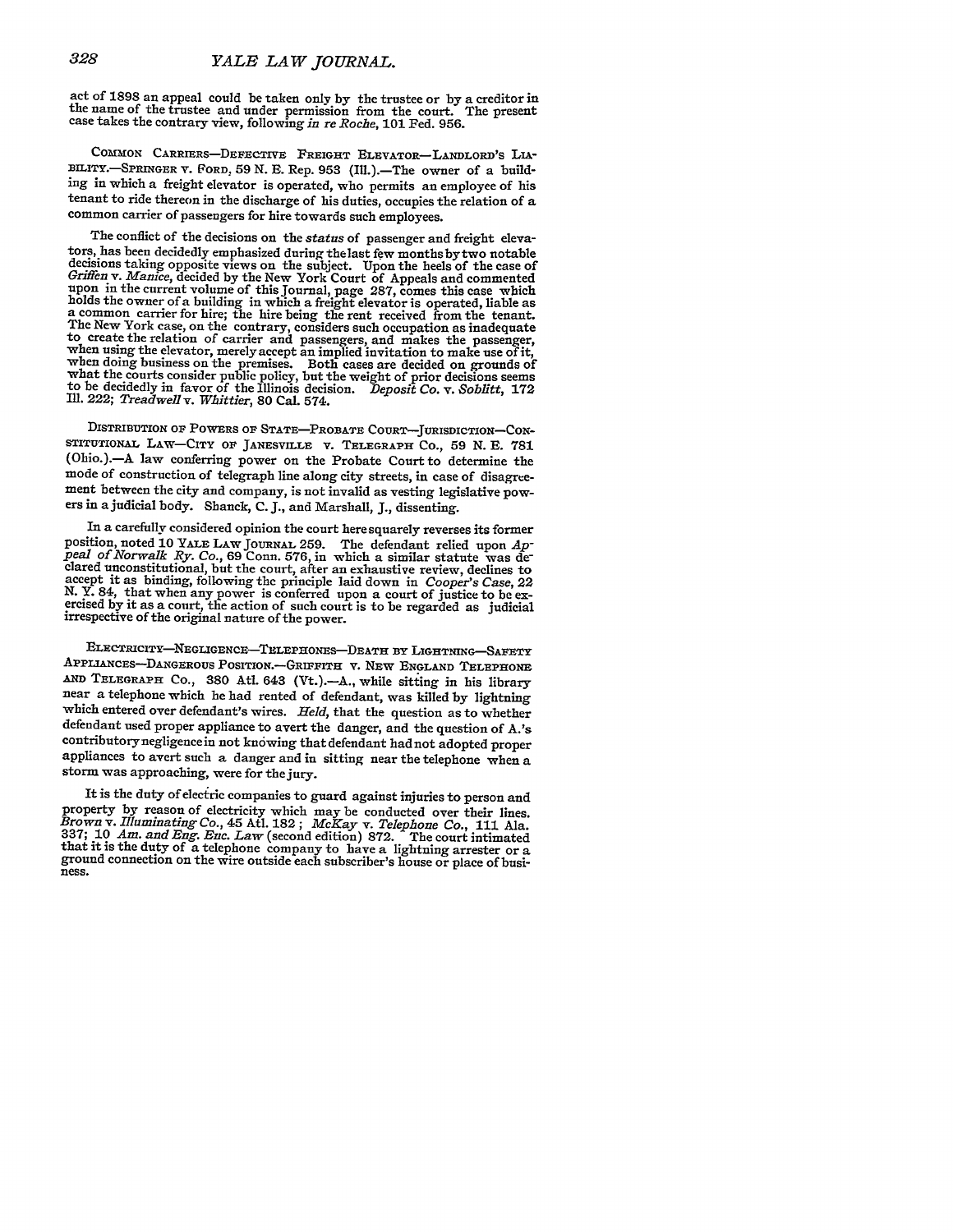**EMINENT** DOMAIN-ELECTRIC **SUBURBAN** RAILWAY-NECESSITY or TAKING-STATUTES.-IN RE RHODE ISLAND **SUBURBAN** Ry. Co., 48 Atl. **591** (R. I.).- An electric railroad was authorized by statute to condemn land for its "corporate purposes." It filed a petition to condemn a wharf lot for a power house and coal pockets. Said wharf lot was five miles from its tracks. *Held,* that the taking was not for a public use.

The taking of private property for private purposes cannot be authorized by legislature. *In re Eureka Basin Warehouse & Mfg. Co.,* 96 **N.** Y. 42. The taking of private property for public purposes must be necessary. *BIdridge v. Smith,* 35 Vt. 484. The court declares that the use to which the land taken is put, must be essential to the public interest, and not pertain to the private interest of the company in the detail of its business, and that as the primary object in locating its power house and coal pockets on the said wharf lot, five miles from its tracks, was purely one of economy, the taking of that particular lot was not necessary for its "corporate purposes."

FACTORS-USAGE-SALE ON CREDIT.- M. M. WALKER CO. V. DUBUQUE FRUIT **AND** PRODUCE CO. ET **AL,** 85 N. W. 614 (Ia.).-Goods were consigned, without instructions, to be sold by a factor on commission. *Held,* that, in the absence of instructions or usage to contrary, factor has implied power to sell goods on reasonable credit.

This question has never before been adjudicated in Iowa, but the present decision is in accord with the great weight of authority. *Roosevelt v. Doherty,* 129 Mass. 301 ; *Edgerton v. Michels,* **66** Wis. 124 ; *"foslin v. Cowee, 52* N. Y. 90. The court distinguishes the case at bar from *Durant v. Fish,* 40 Ia. 559, where sales on credit by an agent authorized to sell were held invalid.

FRAUDULENT CONVEYANCE-EVIDENCE.-BLAIR STATE BANK V. BUNN, 85 N. W. 527 (Neb.).-A debtor sold land to one of several creditors for a fair consideration in satisfaction of pre-existing debts. **A** re-conveyance of this property to the wife of the grantor was later contracted for **by** the purchaser. *Held,* that this contract could not be presumed to have been entered into for the purpose of defrauding, hindering, or delaying other creditors in the collection of their debts.

Indulgence to the homestead rights of the destitute debtor rather than a strict application of established principles of law seems to have produced this decision. This is shown by the language of the judge: "We view it as a laudable effort to preserve the homestead to the use of the family." In the face of *McClellan v. Pyeatt,* 4 U. S. App. 319, the decision cannot possibly stand as a rule to be followed in subsequent cases. Such re-conveyance has always been recognized as a badge of fraud; and if the homestead rights of the defendant protect him after the re-conveyance, there was certainly no necessity of the original transfer.

INHERITANCE TAX-DOWER-CONSTRUCTION OF STATUTE. - BILLINGS **V.** PEOPLE, 59 N. E. 798 (Ill.).-A devise for her benefit was renounced by the testator's widow, who elected to rely upon her common law right to dower. *Held,* that an inheritance tax law imposing a tax on all property passing by will or by the intestate laws of the State includes dowers.

The right of dower rests not upon statute, but on immemorial custom. It is furthermore a principle, admitting of no exception, *Cooley on Taxation,*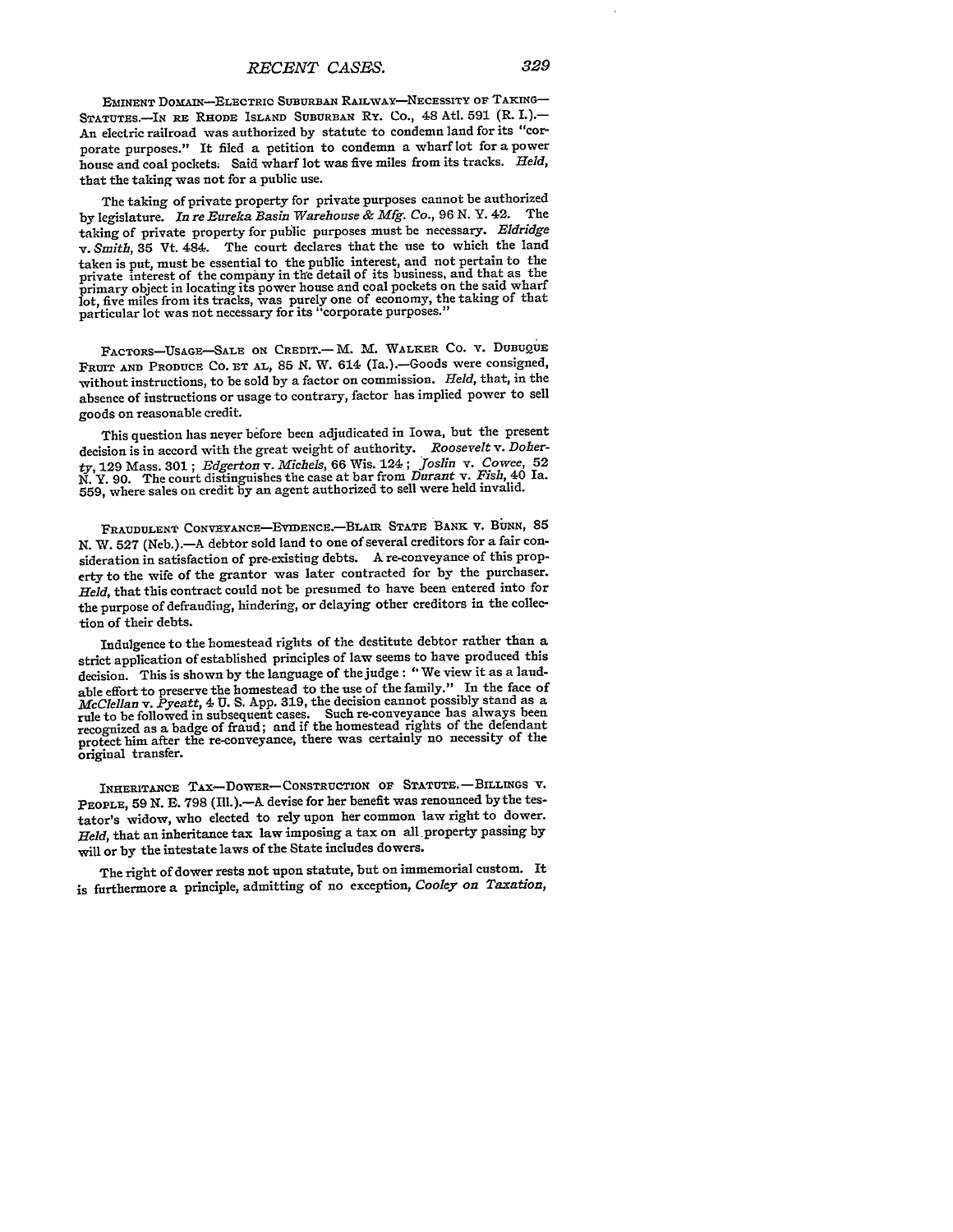**p.** 244, that there must be a distinct legislative authority for every tax levied. *Litchfleld v. Vernon, 41* **N.** Y. **123.** Yet dower is subjectto legislative control, for while it is true that the husband cannot deprive his wife of her inchoate right of dower, the State may. Rand v. Keiger, 23 Wall. 148. Holding there-<br>fore, not by contract but by laws which the State may change, the widow's<br>right of dower may be considered a part of the "intestate laws of the St

INSURANCE-PRooF or Loss-Tnm **oF** MAILING.-PABODY V. **SATERLEE, 59** N. B. Rep. **818** (N. Y.).-A condition in a fire insurance policy, requiring the insured to furnish proofs of loss within a certain time, is broken when the insurer does not receive them until after such time, although insured mailed them before the time had expired. O'Brien, Martin and Vaun, **JJ.,** dissenting.

Where notice is required to be given and no express method is  $pr \cdots r$ it must be personal notice as required bythecommon law. *Rathbun v. Acker,* 18 Barb. **393.** And where in such case notice is sent **by** mail, there is only a presumption of receipt by the company. *Susquehanna M. F. Ins. Co. v. Toy Co.,* 87 Pa. St. 424. Where a policy required that notice of losses be given **by** mail, the Supreme Court of New York held that the sending of such notice **by** mail only raised a presumption that it was received. *Hodgkins v. Mont*mail only raised a presumption that it was received. *Hodgkins v. Mont-gomery*, 34 Barb. 213. But the Court of Appeals in the same case (41 N. Y.) held it to be conclusive, which was certainly more in accord with the inten the parties as evidenced **by** the express provision of the policy.

**INSURANcE-WARRANTY-INTOXICANTS-HABITuAL USE.--SuPREmE LODGE,** K. **OF** P. v. FOSTER, **59 N. E.** Rep. **876** (Ind.).-To the question, "To what extent do you use intoxicating liquors?" an applicant for life insurance answered: "Not at all." *Held,* to mean not an habitual use.

The language of the application must receive a reasonable construction; one within the contemplation of the parties at the time the contract was consummated. The only purpose of requiring the insured to state in the **ap**plication to what extent he used alcoholic liquors, was to guard against the risk from insuring the life of one who was in the habit of using them to such an excess as to imperil his health. *Grand Lodge v. Belcham,* 145 **Ill. 308.**

**LIABILITY** OF LANDLORD-INDEPENDENT CONTRACTOR-INURY TO **TENANT'S** GooDs.-PEERLEss **MFG.** Co. v. **BAGLEY** ET **AL., 85 N.** W. **568** (Mich.).- Landlord, in accordance with agreement with tenant, engaged an experienced contractor to put in 'a fire extinguishing apparatus. Contractor negligently put in a sprinkler which fused at too low a temperature, in consequence of which damage resulted to tenant. *Held,* the landlord was liable.

Defendant relied upon the rule that when one employs a competent, experienced and independent contractor, he is not liable for defects. See *Devlin* v. *Smith,* **89 N.** Y. 470; *Miller v. Railroad, 125* **N.** Y. **1180.** This rule, however, is not applicable to case at bar, for the landlord owes an absolute duty to is not applicant to capit himself of liability by delegating that duty to an independent contractor. Werthelmer v. Saunders, 95 Wis. 573; Sturges v. Theological Society, 130 Mass. 414.

MUNICIPAL CORPORATIONS-SEWERS-OBSTRUCTIONS-INJURIES TO ABUT-TING OWNER-NEGLIGENCE.-TALCOTT v. CITY or NEW YORK, 69 **N.** Y. Supp. 360.-Action to recover damages sustained **by** the plaintiff in consequence of an obstruction in a public sewer, occasioned **by** no other cause, except the or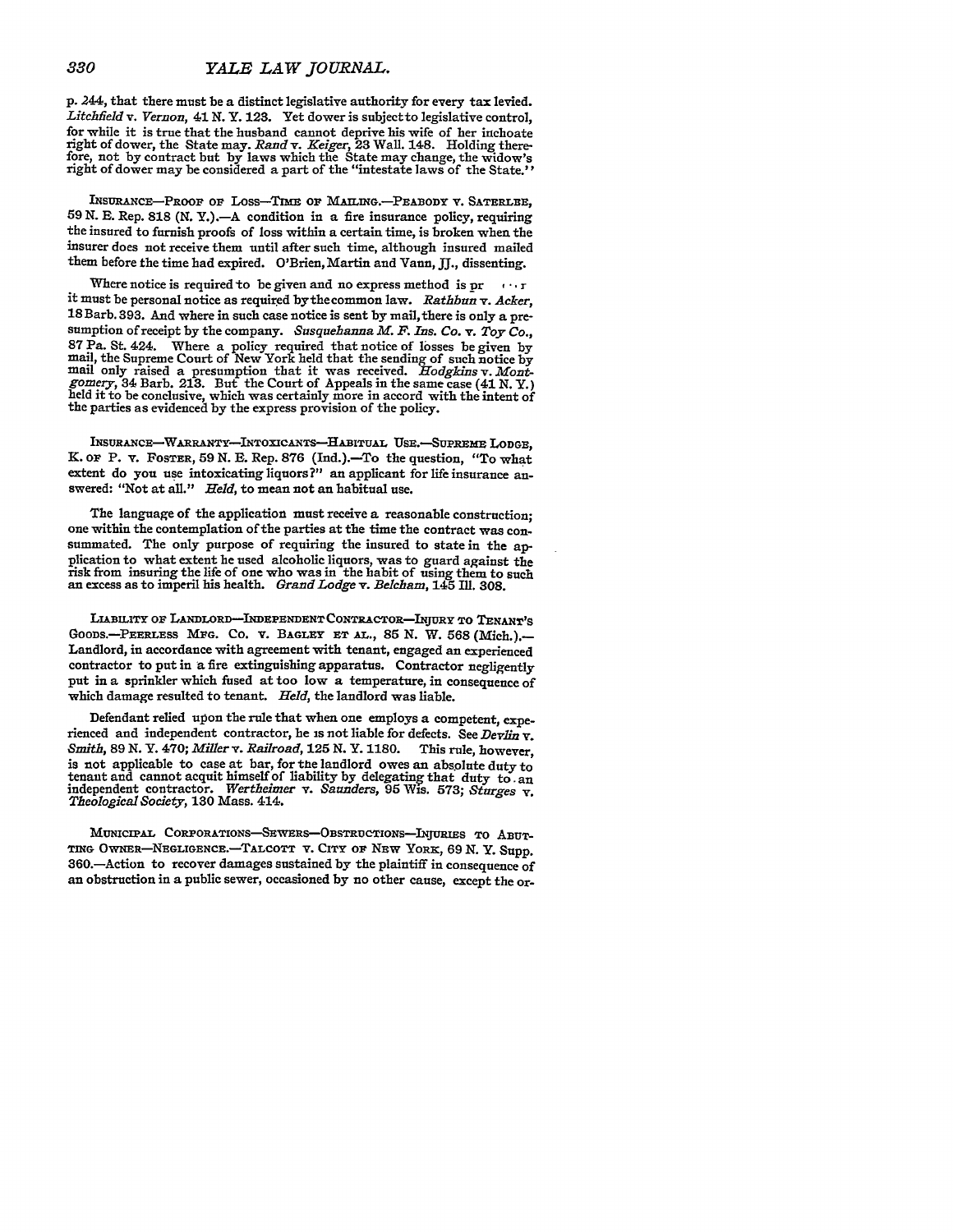dinary use to which it put. *Held,* that where a sewer under the control of a city becomes obstructed **by** ordinary use, and an abutting owner's property is injured thereby, a presumption of negligence arises calling upon the defendant for an explanation, and upon failure to show that watchfulness and care had been exercised to keep the sewer in proper condition, a finding of negligence would be sustained.

This case is in accord with the majority of decisions which hold that when a sewer has been determined upon and is constructed, the duties of constructing it properly and keeping it in good condition and repair are maintained, and that negligence in the performance of those duties will render the city liable for damages resulting therefrom. *Mills v. City of Brooklyn, 32* N. Y. 489; *Boston v. City of Syracuse,* **37 N.** Y. 54; *Mayor v. Furze,* **3** Hill **612;** *Horn* v. *Burnhoof,* Ct. Ap. Conn.

MUNICIPAL CORPORATIONS-SPECIAL ASSESSMENTS-CONSTITUTIONALITY-ZELURDER v. BARBER ASPHALT **PAVING CO., 106** Fed. **103.-A** statute, where**by** municipal corporations are given the right to assess abutting property owners for the total cost of street improvements without any opportunity first being given for an examination into the question of benefits, is unconstitutional.

It has long been settled that municipalities may have the legal power conferred upon them to assess the cost of street improvements against the property located in the neighborhood of such improvements. *ill. C. R. R. Co. v. Decatur,* 147 **U. S. 190;** *Banman* v. *Ross,* **167 U. S.** 548. Though such as- sessments are a form of taxation, yet even there the power of the legislature is not extended so far that it may authorize the taking of property without benefit being conferred on those assessed. The present case follows closely and relies almost absolutely on *Village of Norwood v. Baker*, 172 U. S. 269.

NEGLIGENcE-DEATH OP **HORSE-FRIGHT.--LEEV.** CITY **OF BURLINGTON, 85 N.** W. **618** (Ia.).-The negligent operation of a street roller **so** frightened a horse that it dropped dead. *Held,* no recovery from the city.

This is an unusual case and involves a very nice point of law. It is a settled rule, as to human beings, that no recovery can be had for injuries resulting from fright, where no immediate personal injury is received. *Ewing* v. *Railroad Co.* (Pa. Sup.), **23** At. 340; *Spade v. Railroad Co.* (Mass.), 47 N. **E. 88.** The court considers the same rule to be applicable to animals.

RAILROADS-FIRES-BURDEN OF PROOF-IMPROVED APPLIANCES.-WHITE v. NEW YORE, P. **& N.** R. Co., **38 S.** *E.* 180.-Held, when a fire is caused **by** sparks thrown from a locomotive, that if it appears that the company owning the locomotive has discharged its duty **by** providing and keeping in repair the most approved appliances for preventing the throwing **of** sparks, there could be no recovery for damages caused thereby.

Fire caused **by** sparks from a locomotive is *prima facie* evidence of negligence. *R. R. v. Rogers,* 76 Va. 457. The using and keeping in repair of approved appliances is sufficient to rebut the presumption of negligence. *Kimball v. Borden, 44* **S. B.** 45.

WATERS AND WATER COURSES-DAMS-OVERFLOW-PRESCRIPTIVE RIGHT. -CHARNEY V. SHAWNO WATER POWER, **&C., Co.,** 85 **N.** W. **507** (Wis.).-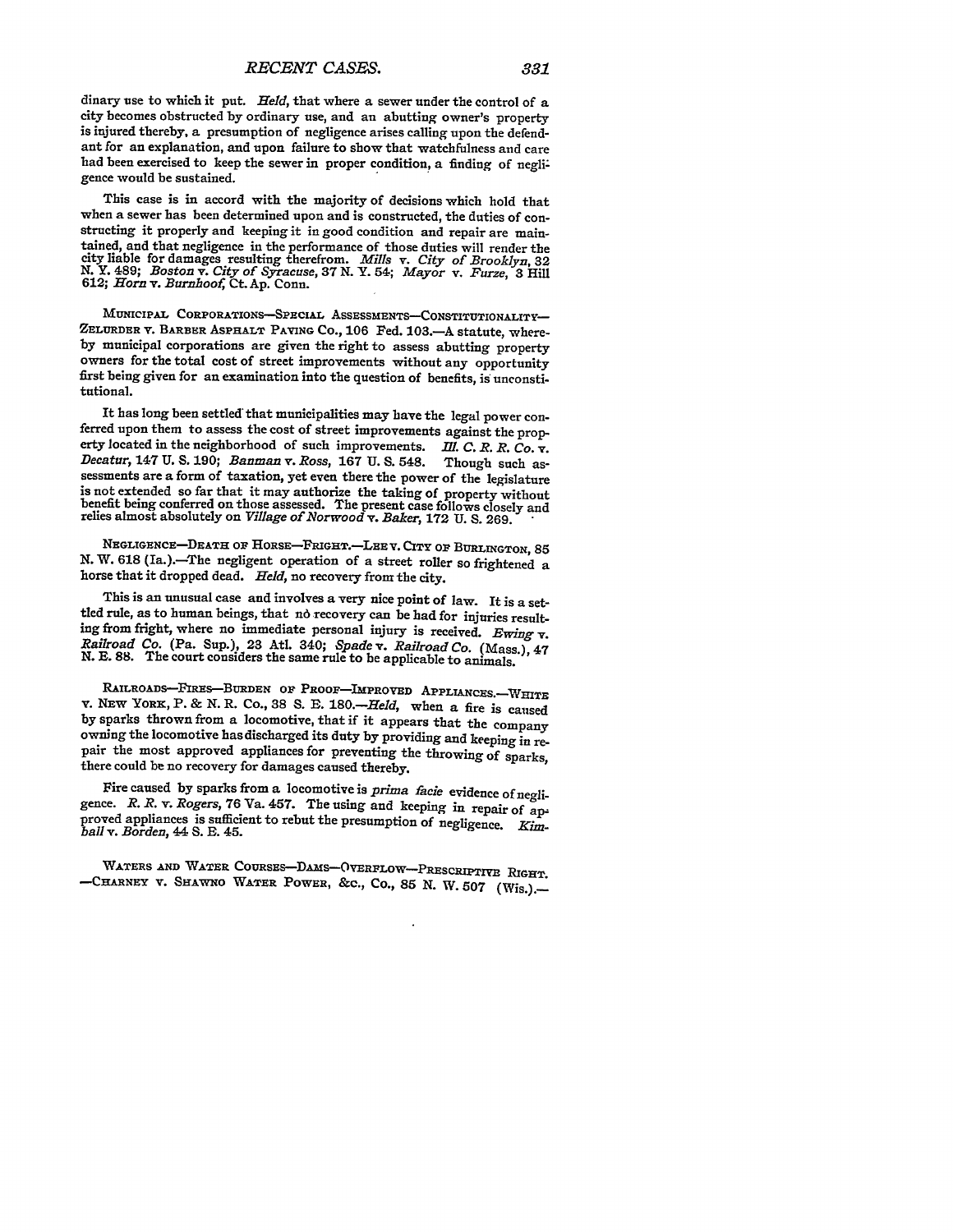Defendant bought a mill dam which had been constructed forty-eight years before. Plaintiff asks that damages caused to his land by flowing of the dam be assessed. *Held,* that though the dam was constructed across a navigable stream without authority from the legislature, a prescriptive right might have been acquired as against private owners, but since the injury done to the land of the plaintiff had not been as great during the entire prescriptive period as at the time the action was brought, no such prescriptive right had been acquired.

If this is law there are very few good prescriptive rights in existence. A nuisance arising from the pollution of a stream, in order to acquire a prescriptive right, would have to be maintained every day of the week and at all hours of night and day for the requisite period. We conceive the law to be that a nuisance acquires a prescriptive right against individuals when it has been brought about for the requisite period by a business operated in the *natural* and *usual* way to accomplish the ends for which it was established. If the twentieth season after the building of the dam was a dry one, this does not destroy the greater prescriptive right acquired during the first season, which may have been a wet one. Indeed, the substantial increase of injury may be actionable, but it does not take away the previously acquired right. See *Sher-lock v. Louisville, &c., R. R. Co.,* **115** Ind. 22.

REIMBURSEMENT **OF** EXECUTORS.-IN RE McKAY's **ESTATE,** 68 **N.** Y. Sup. 925.-Executors in good faith paid off a mortgage when, by **1** *Rev. St.* p. 749, sec. 4, the land should have passed to the legatees subject to the incumbrance. *Held,* that the executors were entitled to reimbursement out of any funds held by them or the testamentary trustees, for the benefit of the residuary legatee.

This seems to be the first case on this point of law under the statute.

NEW TRIAL-JUDGMENT BY DEFAULT-MERITORIOUS DEFENSE-NEGLI-**GENCE OF COUNSEL.-DENSERAW** V. SAILLANT, 48 Atl. 668 (R. I.).-Defendant showed *by* affidavit that he had a probable defense, but that through the negligence of his counsel in failing to appear, judgment by default was rendered against him. *Held,* defendant was entitled to a new trial.

It is not the policy of courts to grant a new trial undersuch circumstances. *Donnelly v. McAdams,* **13** Atl. 108. In New Jersey by statute (2 *Gen. St., p.* 2597, see. 324) ajudgment will be opened where injury results to one through the neglect or mistake of his attorney infailing to file a plea.

NEWSPAPERS-REFUSAL TO SELL TO DEALERS-RIGHT OF ACTION.-COL-**LINS** v. AMERICAN **NEWS** Co., **63 N.** Y. Supp. **638.-A** complaint in an action **by** a newsdealer, alleging that an association of publishers of certain New York papers bad agreed to cut off his supply unless he desisted from distributing, with the newspapers, circulars calculated to make him a competitor with the newspapers in the business of advertising, does not constitute a cause of action.

From the evidence it would seem that defendants do not propose to interfere with plaintiff's business, but merely refuse to aid him in injuring their own advertising business. No one can be compelled to sell his goods or labor to one with whom he does not wish to deal, merely because his refusal to do so may cause loss to him who wants them. *Allen* v. *Flood* **(1898), App.** Cas. **1;** *Reynolds v. Associations,* 63 **N.** Y. **Supp. 303.**